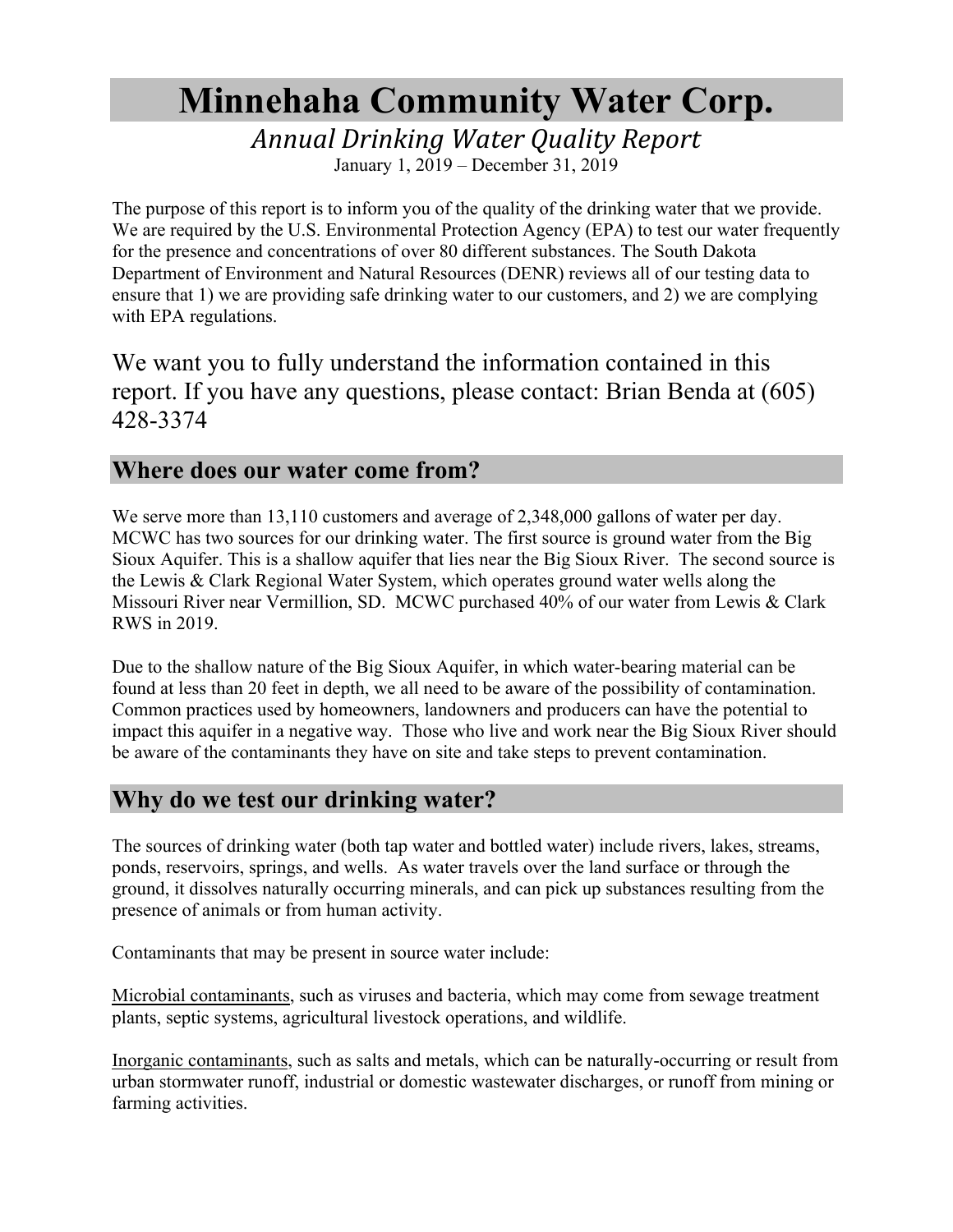Pesticides and herbicides, which may come from a variety of sources such as agriculture, urban stormwater runoff, and residential uses.

Organic chemical contaminants, including synthetic and volatile organic chemicals, which are by-products of industrial processes and petroleum production, and can also come from gas stations, urban stormwater runoff, and septic systems.

Radioactive contaminants occur naturally in some of the rock formations in this region.

## **Information provided by the EPA**

In order to ensure that tap water is safe to drink, the EPA prescribes regulations that limit the amount of certain contaminants in water provided by public water systems. FDA regulations establish limits for contaminants in bottled water that must provide the same protection for public health.

Drinking water, including bottled water, may reasonably be expected to contain at least small amounts of some contaminants. The presence of contaminants does not necessarily indicate that water poses a health risk. More information about contaminants and potential health effects can be obtained by calling the Environmental Protection Agency's Safe Drinking Water Hotline (800) 426-4791.

Some people may be more vulnerable to contaminants in drinking water than the general population. Immuno-compromised persons such as persons with cancer undergoing chemotherapy, persons who have undergone organ transplants, people with HIV/AIDS or other immune system disorders, some elderly, and infants can be particularly at risk from infections. These people should seek advice about drinking water from their health care providers. EPA/CDC guidelines on appropriate means to lessen the risk of infection by Cryptosporidium and other microbiological contaminants are available from the Safe Drinking Water Hotline (800) 426-4791.

If present, elevated levels of lead can cause serious health problems, especially for pregnant women and young children. Lead in drinking water is primarily from materials and components associated with service lines and home plumbing. The Minnehaha Community Water Corp public water supply system is responsible for providing high quality drinking water, but cannot control the variety of materials used in plumbing components. When your water has been sitting for several hours, you can minimize the potential for lead exposure by flushing your tap for 30 seconds to 2 minutes before using water for drinking or cooking. If you are concerned about lead in your water, you may wish to have your water tested. Information on lead in drinking water, testing methods, and steps you can take to minimize exposure is available from the Safe Drinking Water Hotline or at *http://www.epa.gov/safewater/lead*.

## **Definition of Terms**

The following definitions are provided to assist you in understanding our water quality test results and the following discussion of the results.

*Action Level (AL)* - the concentration of a contaminant which, if exceeded, triggers treatment or other requirements which a water system must follow.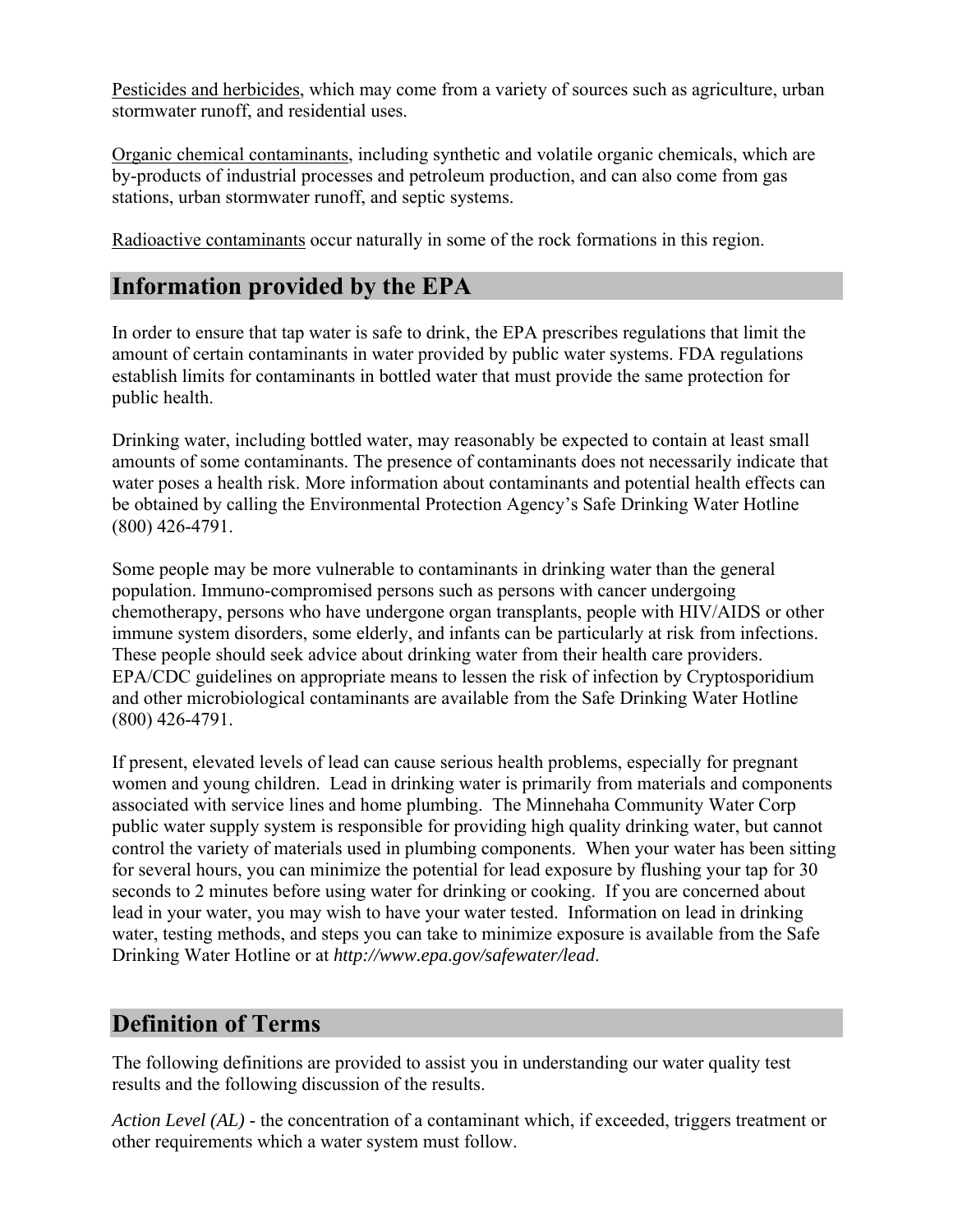*Maximum Contaminant Level* - The highest level of a contaminant that is allowed in drinking water. MCLs are set as close to the MCLGs as feasible using the best available treatment technology.

*Maximum Contaminant Level Goal* - The level of a contaminant in drinking water below which there is no known or expected risk to health. MCLGs allow for a margin of safety.

*\*pCi/l: picocuries per liter(a measure of radioactivity)* 

*\*ppm: parts per million, or milligrams per liter(mg/l)* 

*\*ppb: parts per billion, or micrograms per liter(ug/l)* 

### **2019 Table of Detected Contaminants**

The attached table lists all the drinking water contaminants that we detected during the 2019 calendar year. The presence of these contaminants in the water does not necessarily indicate that the water poses a health risk. Unless otherwise noted, the data presented in this table is from testing done January 1 – December 31, 2019. The state requires us to monitor for certain contaminants less than once per year because the concentrations of these contaminants are not expected to vary significantly from year to year. Some of the data, though representative of the water quality, is more than one year old.

| <b>Substance</b>              | <b>Sample</b><br>Date | <b>Highest</b><br><b>Level Detected</b> | Range of<br><b>Detection</b>  | <b>Ideal Goals</b><br>(MCLG) | <b>Allowed</b><br>(MCL)                | <b>Highest Level Likely source of substance</b>                                                                                  |
|-------------------------------|-----------------------|-----------------------------------------|-------------------------------|------------------------------|----------------------------------------|----------------------------------------------------------------------------------------------------------------------------------|
| Fluoride                      | 6/27/19               | $0.81$ ppm                              | 0.38-0.82                     | 4                            | 4                                      | Erosion of natural deposits; water additive<br>which promotes strong teeth; discharge<br>from fertilizer and aluminum factories. |
| Fluoride*                     | 12/12/19              | 0.75 ppm                                | $0.37 - 0.75$                 | 4                            | $\overline{4}$                         | Erosion of natural deposits; water additive<br>which promotes strong teeth; discharge<br>from fertilizer and aluminum factories. |
| Haloacetic<br>Acids           | 8/26/19               | $12.2$ ppb                              |                               | $\Omega$                     | 60                                     | Byproduct of drinking water chlorination                                                                                         |
| Nitrate (as<br>Nitrogen)      | 7/10/19               | $2.3$ ppm                               |                               | 10                           | 10                                     | Fertilizer runoff; leaking septic tanks;<br>erosion of natural deposits                                                          |
| Nitrate (as<br>Nitrogen) *    | 10/7/19               | $0.7$ ppm                               |                               | 10                           | 10                                     | Fertilizer runoff; leaking septic tanks;<br>erosion of natural deposits                                                          |
| Total<br>Trihalo-<br>methanes | 8/26/19               | 26.8 ppb                                |                               | $\overline{0}$               | 80                                     | By-products of drinking water chlorination                                                                                       |
|                               |                       |                                         |                               |                              |                                        |                                                                                                                                  |
| <b>Substance</b>              | Date<br>Sampled       | 90% Level                               | # of Samples<br>>action limit | <b>Ideal Goals</b><br>(MCLG) | <b>Highest</b><br><b>Level Allowed</b> | <b>Likely source of substance</b>                                                                                                |
| Copper                        | 9/5/18                | $0.0$ ppm                               | $\theta$                      | $\theta$                     | $AL=1.3$                               | Corrosion of household plumbing systems;<br>Erosion of natural deposits, leaching from<br>Wood preservatives                     |
| Lead                          | 9/5/18                | 1 ppb                                   | $\mathbf{0}$                  | $\overline{0}$               | $AL=15$                                | Corrosion of household plumbing systems;<br>Erosion of natural deposits                                                          |

\* - Lewis & Clark Regional Water System (2288) test result.